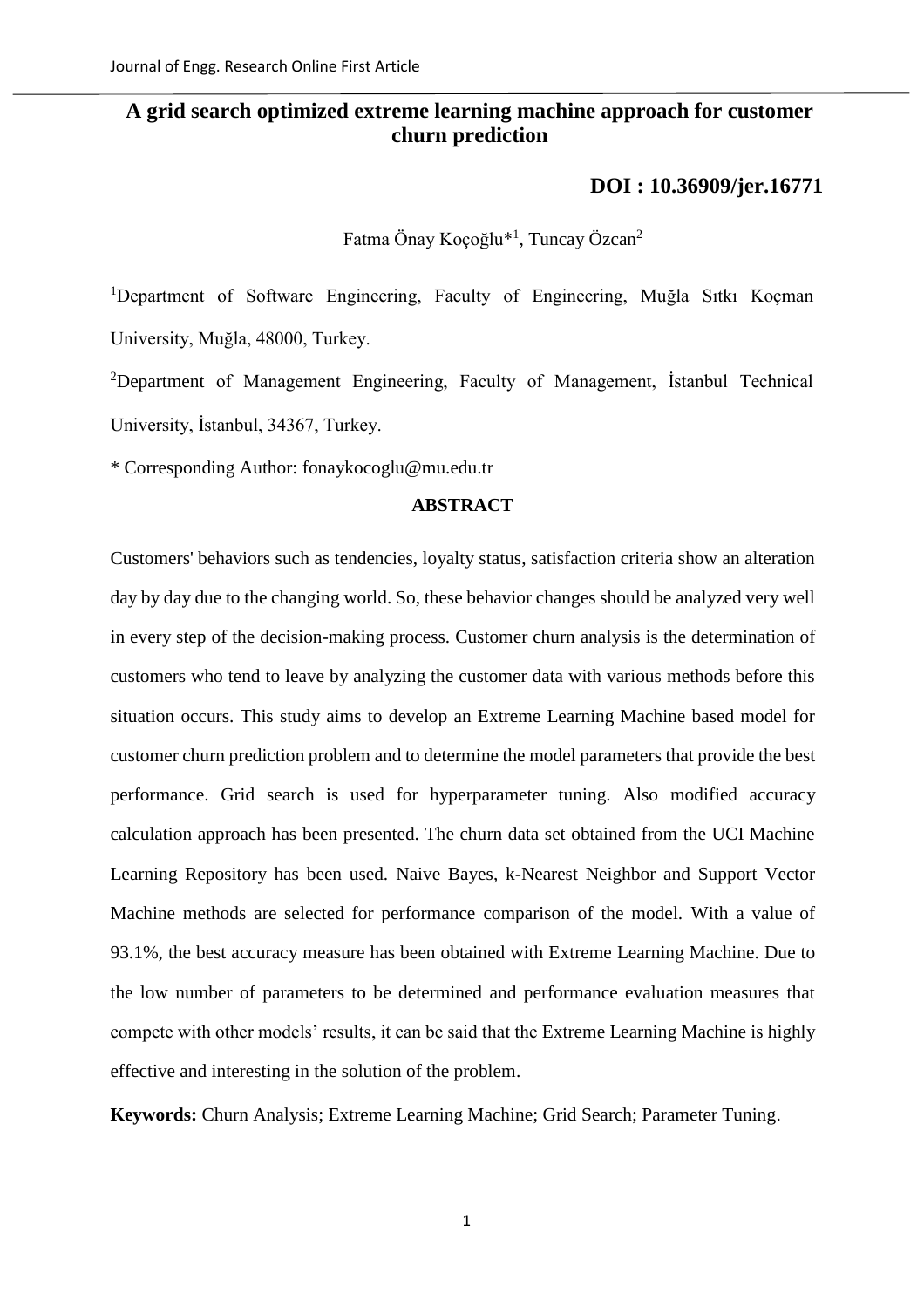#### **INTRODUCTION**

Under changing world conditions, customers' behaviors such as tendencies, loyalty status, satisfaction criteria show an alteration. When the market reaches the saturation point, the number of suitable customers is very limited and the enterprises are focusing on promoting existing customers rather than targeting new customers (Hung et al., 2006). Customer churn is defined as the customer having a break or terminating his/her transactions with the company he/she previously received or performing with another company providing the same service/product (Hung et al., 2006; Kaur et al., 2013). For effective customer churn management, the forecasting model needs to be created to produce more effective and accurate results (Tsai & Lu, 2009).

In the literature, there are various studies using machine learning algorithms for churn prediction. In the study of Adwan et al. (2014) have presented Multilayer Perceptron (MLP) topologies-based Artificial Neural Networks (ANN) models. Al-Shboul et al. (2015) have developed a hybrid method based on the Fast-Fuzzy C-Means and Genetic Programming (GP) methods and aimed to reveal the outliers in the data set. Al-Shboul et al. (2015) have developed a hybrid method based on the Fast-Fuzzy C-Means and Genetic Programming (GP) methods and aimed to reveal the outliers in the data set. Coussement et al. (2017) have aimed to determine the effect of data preprocess on prediction success. Stripling et al. (2018) have introduced a classifier proposal based on optimizing the maximum benefit measure by using the Genetic Algorithm (GA). Jain et al. (2020) have proposed two prediction models based on Logistic Regression (LR) and Logit Boost (LB). In the study of Dias et al. (2020), for the retail banking customers, churn prediction up to 6 months have been taken into account and 6 different machine learning methods have been examined. The features that provide the best prediction performance have been also determined. Jain et al. (2021) have created the models with four algorithms, namely LR, Random Forest (RF), SVM and XGBoost, and datasets from three different fields, namely banking, telecom and IT, have been used. Lalwani et al. (2022)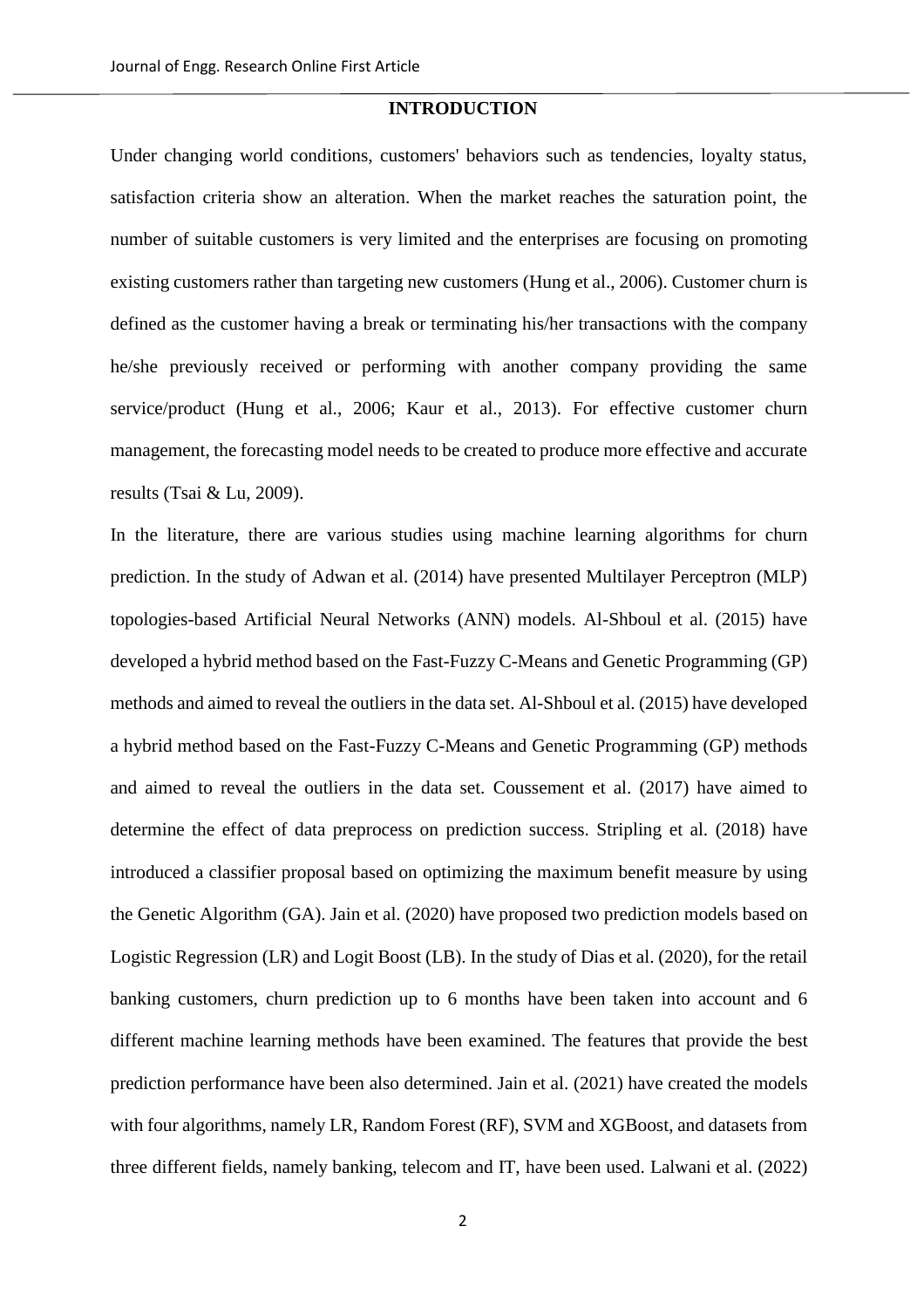have obtained various models by using LR, Naïve Bayes (NB), Support Vector Machine (SVM), RF, Decision Trees (DT). Hyperparameter tuning has been also performed. Beeharry & Tsokizep Fokone (2021) have proposed a two-layer flexible voting ensemble model to predict customer churn in telecommunications industries. The effect of whether the data set is balanced or not on the model success has been also examined. Nwaogu & Dimililer (2021) have employed SVM, MLP and Neural Networks (NN) machine learning algorithms. Some of other studies has been summarized in [Table 1.](#page-2-0)

<span id="page-2-0"></span>

| <b>Study</b>         | <b>Sector</b>                                   | <b>Classification Methods</b>               | <b>Performance</b>  |  |
|----------------------|-------------------------------------------------|---------------------------------------------|---------------------|--|
|                      |                                                 |                                             | <b>Measures</b>     |  |
| Coussement $&$ De    | Online                                          | DT, RF, Generalized Additive Models         | Lift                |  |
| Bock (2013)          | <b>Betting Site</b>                             |                                             |                     |  |
| Sharma and           | Telecom                                         | <b>NN</b>                                   | Accuracy            |  |
| Panigrahi (2013)     |                                                 |                                             |                     |  |
| Kim et al. (2014)    | Telecom                                         | Spreading Activation Model (SPA),           | AUC, Lift,          |  |
|                      |                                                 | Louvain Algorithm, LR, NN                   | <b>Success Rate</b> |  |
| Hudaib et al.        | Telecom                                         | K-Means, Hierarchical Clustering, ANN,      | Accuracy, Churn     |  |
| (2015)               |                                                 | DT                                          | Rate                |  |
| Gajowniczek et al.   | Telecom                                         | LR, NN, DT, SVM                             | AUC, Lift           |  |
| (2016)               |                                                 |                                             |                     |  |
| Dolatabadi &         | Unknown                                         | DT, NB, SVM, NN                             | Accuracy            |  |
| Keynia (2017)        |                                                 |                                             |                     |  |
| De Caigny et al.     | Multiple                                        | DT, RF, LR, Logit Leaf Model (LLM)          | AUC, Lift,          |  |
| (2018)               |                                                 |                                             | Processing Time     |  |
| Ahmad et al.         | Telecom                                         | RF, DT, XGBoost, Gradient Boosted           | <b>AUC</b>          |  |
| (2019)               |                                                 | Machine                                     |                     |  |
| Srivastava &         | Employee                                        | Deep NN, RF, Gradient Boosting              | Accuracy            |  |
| Eachempati (2021)    | Churn                                           |                                             |                     |  |
| Asghar et al. (2021) | Telecom                                         | DT, LR, NN, NB, PSO                         | Accuracy            |  |
| Vo et al. (2021)     | Financial<br>Gaussian Naïve Bayes (NB), LR, RF, |                                             | AUC, Accuracy,      |  |
|                      |                                                 | <b>Extreme Gradient Boosting,</b>           | Recall, F-          |  |
|                      |                                                 | <b>Bidirectional Long Short-Term Memory</b> | Measure,            |  |
|                      |                                                 |                                             | Precision           |  |

**Table 1**. Summary of the literature studies on churn prediction

In this study, it is aimed to determine the performance of ELM algorithm for the solution of customer churn analysis problem, to perform parameter tuning of ELM method with the grid search optimization, to propose accuracy-based performance evaluation measure with a different perspective. This study differs from other studies in the literature in terms of the hyperparameter tuning performed and the calculation of the new accuracy measure used.

The rest of this paper is as follows in "Methodology" the data, methods, and tools has been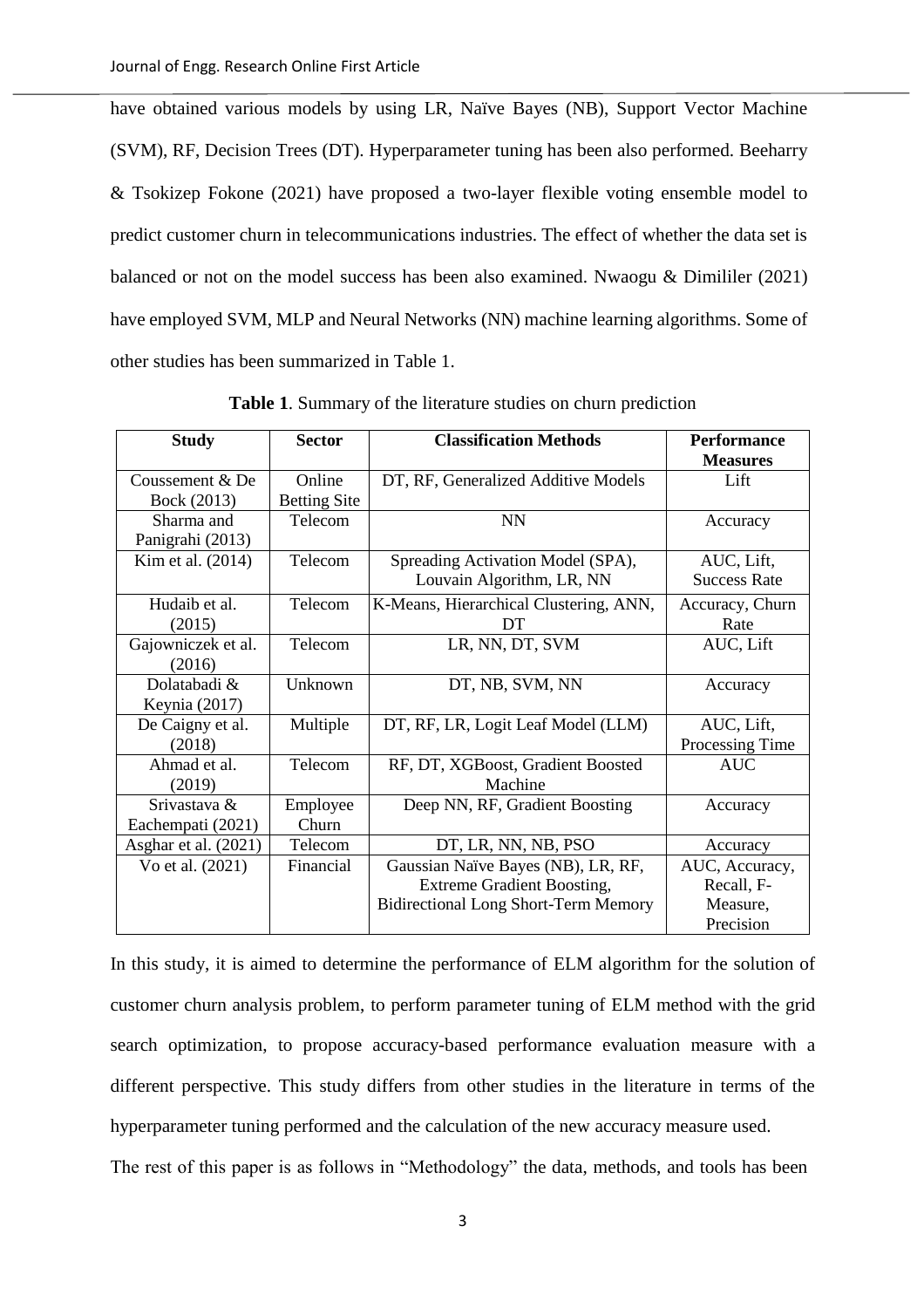detailed, in "Results" comparative results has been presented, and "Discussion and Conclusion" include assessment of results and recommendations for future studies.

#### **METHODOLOGY**

The performance of a machine learning model changes under the influence of many factors such as the structure of the data, its size and the number of records related to classes, algorithms, performance validation methods, sampling methods, and feature selection methods. One of the most important factors affecting model performance is the hyperparameters used for algorithms. Hyperparameters are parameters of the algorithm that can be manipulated by the model developer. Hyperparameter tuning to achieve the best model success is an important research topic. In this study, it is aimed both to measure the performance of the ELM algorithm for the determined problem and to obtain the parameters that can maximize the performance. In this direction, grid search optimization has been used. Naive Bayes (NB), k-Nearest Neighbor (KNN), Support Vector Machines (SVM) algorithms have been used for performance comparison of ELM. Due to their high efficiency in detecting the complex structure in the data, methods such as SVM, ANN, GA are widely preferred (Alsumaiei, 2021). Therefore, within the scope of this study, SVM and ANN-based ELM have been preferred. Also, accuracy-based performance evaluation measure has been proposed.

In this direction, firstly, the theoretical explanations of the methods used are given below and then, the steps followed in the study according to CRISP-DM are explained in order.

#### **Extreme Learning Machine**

ELM developed by Huang et al. (2004) is a method that is based on ANN but differs from NN with some characteristics. In order to accelerate the learning process, input weights and threshold values are generated randomly and analytical methods are used to calculate the output weights. Let  $(x_i, y_j)$  be different and arbitrarily selected examples,  $x_i = \{x_{i1}, x_i, ..., x_{in}\}^T$  is input and  $y_i = \{y_{i1}, y_{i2}, ..., y_{im}\}^T$  is output, a mathematical model for ELM;

$$
\sum_{i=1}^{\tilde{N}} \beta_i g(w_i x_j + b_i) = y_j \qquad (j=1,2,...,N)
$$
 (1)

where  $\tilde{N}$  is the number of neurons,  $\tilde{N} < N$ ,  $g(x)$  is activation function,  $w_i = \{w_{i1}, w_i, ..., w_{in}\}^T$  is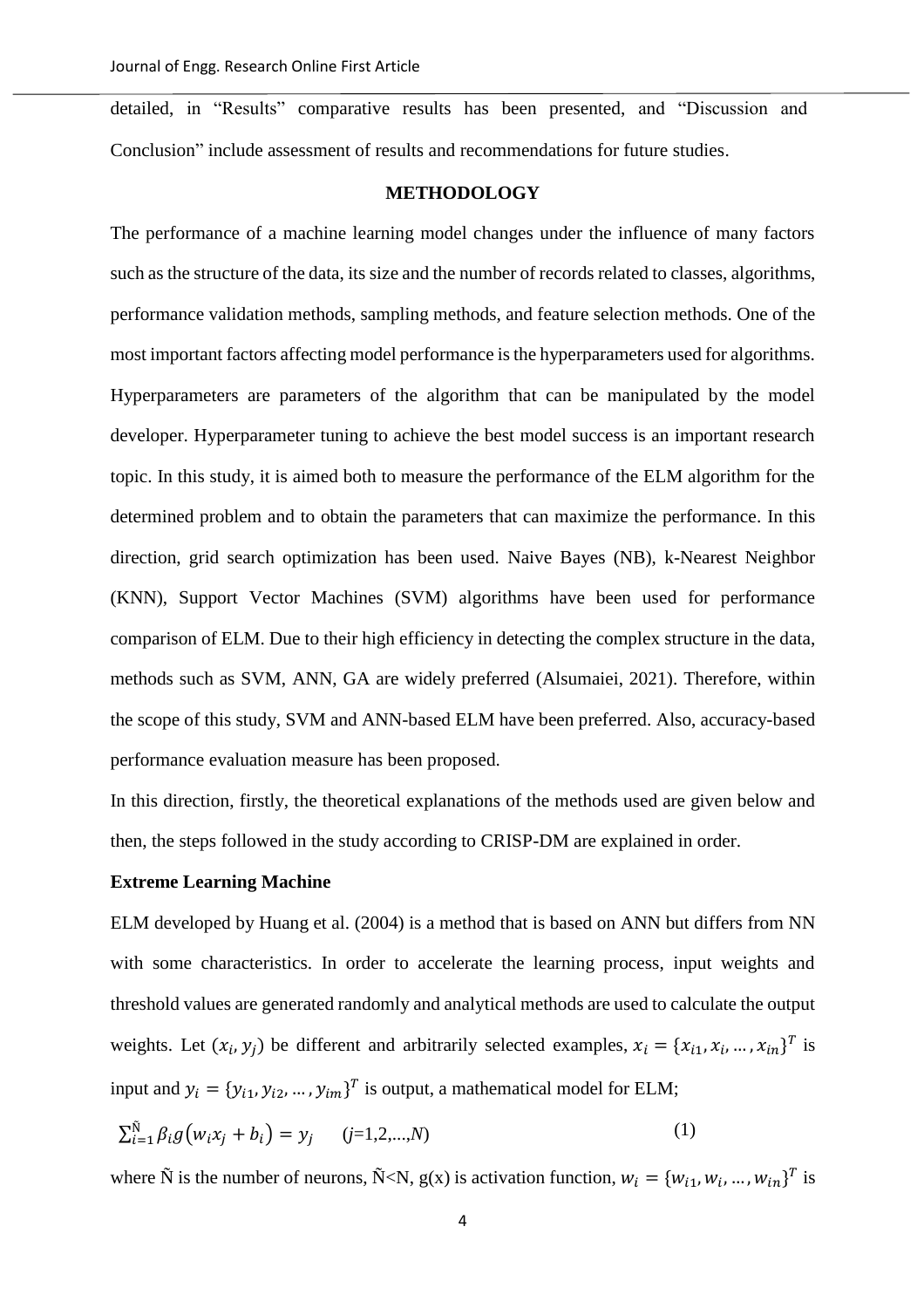weight vector associated with input and hidden neuron *i*,  $\beta_i = {\beta_{i1}, \beta_i, ..., \beta_{im}}^T$  is weight vector associating the hidden neuron  $i$  with output,  $b_i$  is threshold value for hidden neuron  $i$ .

Under normal conditions, the output of the prediction models and real values indicated by Equation (1) for the class attribute can be different. To maximize network performance, this difference is expected to be 0 (zero) or minimum. In the ELM, it is tried to calculate the output vector that minimizes the error. Moore–Penrose Pseudo inverse method is used for the solution.

## **Hyperparameter Tuning and Grid Search Optimization**

Machine learning algorithms require user-defined parameter values to obtain a balance between accuracy and generalizability (Srivastava & Eachempati, 2021). Determining the optimal hyperparameters for the machine learning model is crucial for the bias-reduced assessment of the predictive power of the model (Schratz et al., 2019). Hyper-parameter optimization is used for the selection of the appropriate parameter values of the algorithms and for better classification performance in this direction (Shankar et al., 2020). There is a need for more automated and guided methods to determine hyper parameter values. Methods used in this direction include Grid Search, Random Search and Bayesian Optimization (Elgeldawi et al., 2021). Grid Search method has been used within the scope of the study. In this method, model training is performed with the combination of all the values in finite intervals determined for the hyperparameters. In ANN models, the number of neurons is performed by trial and error without a specific rule (Munir et al., 2022). All trained models are compared according to the performance evaluation measures.

#### **Application**

The study was carried out in accordance with the CRISP-DM steps. Customer churn analysis has been chosen as the research problem of this study.

#### **Data Set**

The literature review shows that customer churn analysis applications are performed mostly in telecom and banking sector, respectively. The telecom churn data set from UCI Machine Learning Repository has been preferred for reasons such as the comparability of the results and the ability of the analysis by different researchers. In the data set, there are 21 attribute

5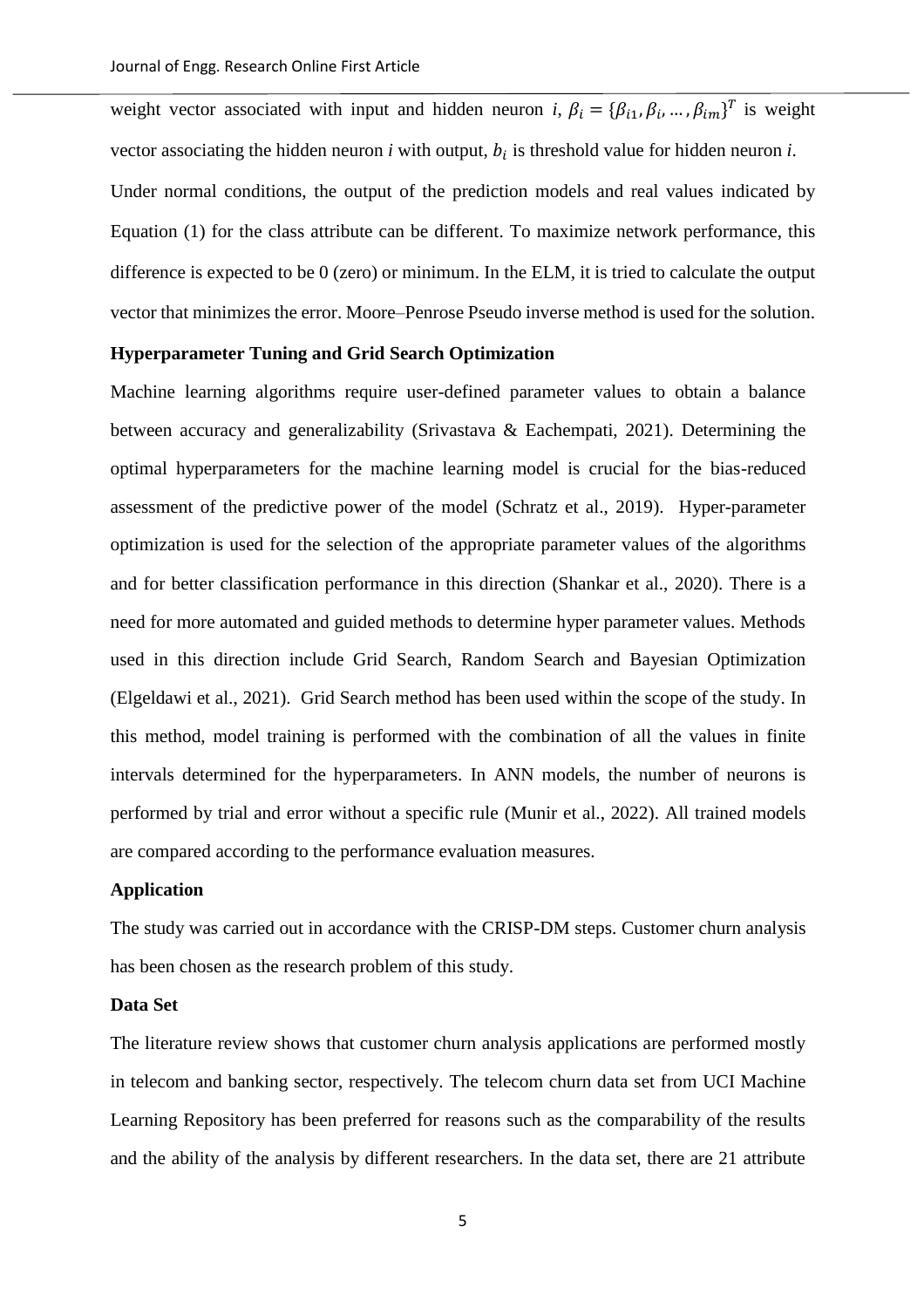fields, one of which is a class attribute and 5000 records. "State" and "phone" attribute fields have been excluded from the data set because they have been thought to not affect the results of the analyzes. 19 attributes have been used in the analyzes, 4 are categorical and 15 are numerical values. The data type and the explanations of the attributes have been given i[n Table](#page-5-0)  [2.](#page-5-0) The churn ratio of data set is 14.14% (707 of the records are churn customers and 4293 of them are not churn).

<span id="page-5-0"></span>

| <b>Attribute</b>                                                       | Data Type                                                                              | <b>Attribute</b>                                                            | Data Type                 |
|------------------------------------------------------------------------|----------------------------------------------------------------------------------------|-----------------------------------------------------------------------------|---------------------------|
| 1-account_length: Active<br>duration of an account                     | Numerical                                                                              | 10-total_eve_minutes:<br>Total usage in minutes<br>during evening time      | Numerical                 |
| 2-area code: Code of the<br>customer's area                            | Categorical<br>$\{0, 1, 2\}$                                                           | 11-total_eve_calls: Total<br>calls during evening time                      | Numerical                 |
| 3-international_plan:<br><b>International Plan activated</b><br>or not | 12-total_eve_charges:<br><b>Binary</b><br>Total charge for evening<br>${0, 1}$<br>time |                                                                             | Numerical                 |
| 4-voice_mail_plan: Voice<br>Mail Plan activated or not                 | <b>Binary</b><br>${0, 1}$                                                              | 13-total_night_minutes:<br>Total usage in minutes<br>during night time      | Numerical                 |
| 5-number_vmail_message:<br>Number of Voice Mail<br>Messages            | Numerical                                                                              | 14-total_night_calls:<br>Total calls during night<br>time                   | Numerical                 |
| 6-number_csc: Number of<br><b>Customer Service Calls made</b>          | Numerical                                                                              | 15-total_night_charge:<br>Total charge for night<br>time                    | Numerical                 |
| 7-total_day_minutes: Total<br>usage in minutes during day<br>time      | Numerical                                                                              | 16-total_intl_minutes:<br>Total usage in minutes<br>for international calls | Numerical                 |
| 8-total_day_calls: Total calls<br>during day time                      | Numerical                                                                              | 17-total_intl_calls: Total<br>international calls                           | Numerical                 |
| 9-total_day_charge: Total<br>charge for day time                       | Numerical                                                                              | 18-total_intl_charge:<br>Total charge for<br>international calls            | Numerical                 |
|                                                                        |                                                                                        | 19-Churn: Curent status<br>of the customer (0:not<br>churn, 1:churn)        | <b>Binary</b><br>${0, 1}$ |

**Table 2.** Overview of the attributes in the data set used in this study

The descriptive statistics of numerical attributes of the dataset has been given in Table 3.

|               | Att.1 | Att.2 | Att.3    | Att.4   | Att.5   |
|---------------|-------|-------|----------|---------|---------|
| Min           | v     | V.V   | $_{0.0}$ | $0.0\,$ | $0.0\,$ |
| 1st Qu.       | 73.0  | v.v   | 143.7    | 87.0    | 24.43   |
| <b>Median</b> | 100.0 | v.u   | 180.1    | 100.0   | 30.62   |

**Table 3.** Descriptive statistics of numerical attributes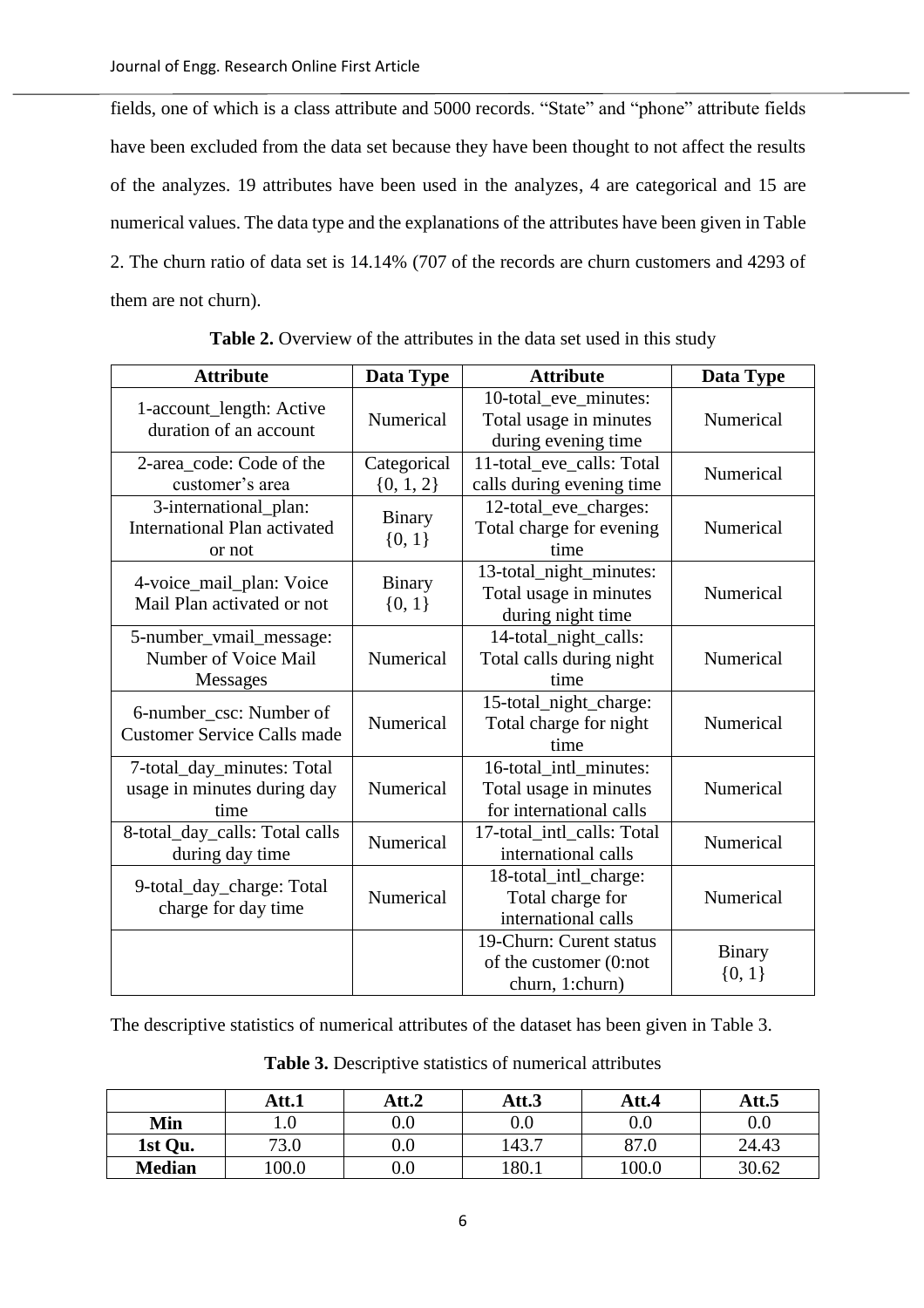Journal of Engg. Research Online First Article

| <b>Mean</b>              | 100.3                       | 7.755                      | 180.3                     | 100.0                      | 30.65         |  |
|--------------------------|-----------------------------|----------------------------|---------------------------|----------------------------|---------------|--|
| 3rd Qu.                  | 127.0                       | 17.0                       | 216.2                     | 113.0                      | 36.75         |  |
| <b>Max</b>               | 243.0                       | 52.0                       | 351.5                     | 165.0                      | 59.76         |  |
|                          | Att.6                       | Att.7                      | Att.8                     | Att.9                      | <b>Att.10</b> |  |
| Min                      | 0.0                         | 0.0                        | 0.0                       | 0.0                        | 0.0           |  |
| 1st Qu.                  | 166.4                       | 87.0                       | 14.14                     | 166.9                      | 87.0          |  |
| <b>Median</b>            | 201.0                       | 100.0                      | 17.09                     | 200.4                      | 100.0         |  |
| <b>Mean</b>              | 200.6                       | 100.2                      | 17.05                     | 200.4                      | 99.92         |  |
| 3rd Qu.                  | 234.1                       | 114.0                      | 19.90                     | 234.7                      | 113.0         |  |
| <b>Max</b>               | 363.7                       | 170.0                      | 30.91                     | 395                        | 175.0         |  |
|                          | <b>Att.11</b>               | Att.12                     | <b>Att.13</b>             | Att.14                     | <b>Att.15</b> |  |
| Min                      | 0.0                         | 0.0                        | 0.0                       | 0.0                        | 0.0           |  |
| 1st Qu.                  | 7.51                        | 8.5                        | 3.0                       | 2.3                        | 1.0           |  |
| <b>Median</b>            | 9.02                        | 10.30                      | 4.0                       | 2.78                       | 1.0           |  |
| <b>Mean</b>              | 9.018                       | 10.26                      | 4.435                     | 2.771                      | 1.57          |  |
| 3rd Qu.                  | 10.56                       | 12.0                       | 6.0                       | 3.24                       | 2.0           |  |
| <b>Max</b>               | 17.77                       | 20.0                       | 20.0                      |                            | 9.0           |  |
| Att.1: account_length    |                             | Att.6: total_eve_minutes   |                           | Att.11: total_night_charge |               |  |
|                          | Att.2:number_vmail_messages | Att.7: total_eve_calls     |                           | Att.12: total_intl_minutes |               |  |
| Att.3: total_day_minutes |                             | Att.8: total_eve_charge    |                           | Att.13: total_intl_calls   |               |  |
| Att.4: total_day_calls   |                             | Att.9: total_night_minutes |                           | Att.14: total_intl_charges |               |  |
| Att.5: total_day_charge  |                             |                            | Att.10: total_night_calls | Att.15: number_csc         |               |  |

#### **Data Preprocessing**

In this study, all values have been converted to values in the range of [0,1] by using the linear data transformation method as in Equation (5).

$$
x_{normal\ value} = \frac{x - x_{min}}{x_{max} - x_{min}}\tag{5}
$$

On the other side, some algorithms work with attributes which have only the numerical value. Usually, categorical attributes have been made ready for analysis with the help of dummy attributes. This process prevents data loss. In the "churn" data set, "area\_code" attribute field consists of three categories (only attribute with multiple categories). Therefore, three dummy attribute fields have been added instead of the area attribute field. These are area\_code1, area\_code2, area\_code3.

# **Performance Validation Methods, Evaluation Measures, and Proposed Evaluation Measure**

Hold-out method has been used in order to use the data set for training and testing purposes. 80-20% (training-test) rates was used for the Hold-out method. In order to evaluate the model performances, accuracy, sensitivity, specificity, precision, and F-score values have been taken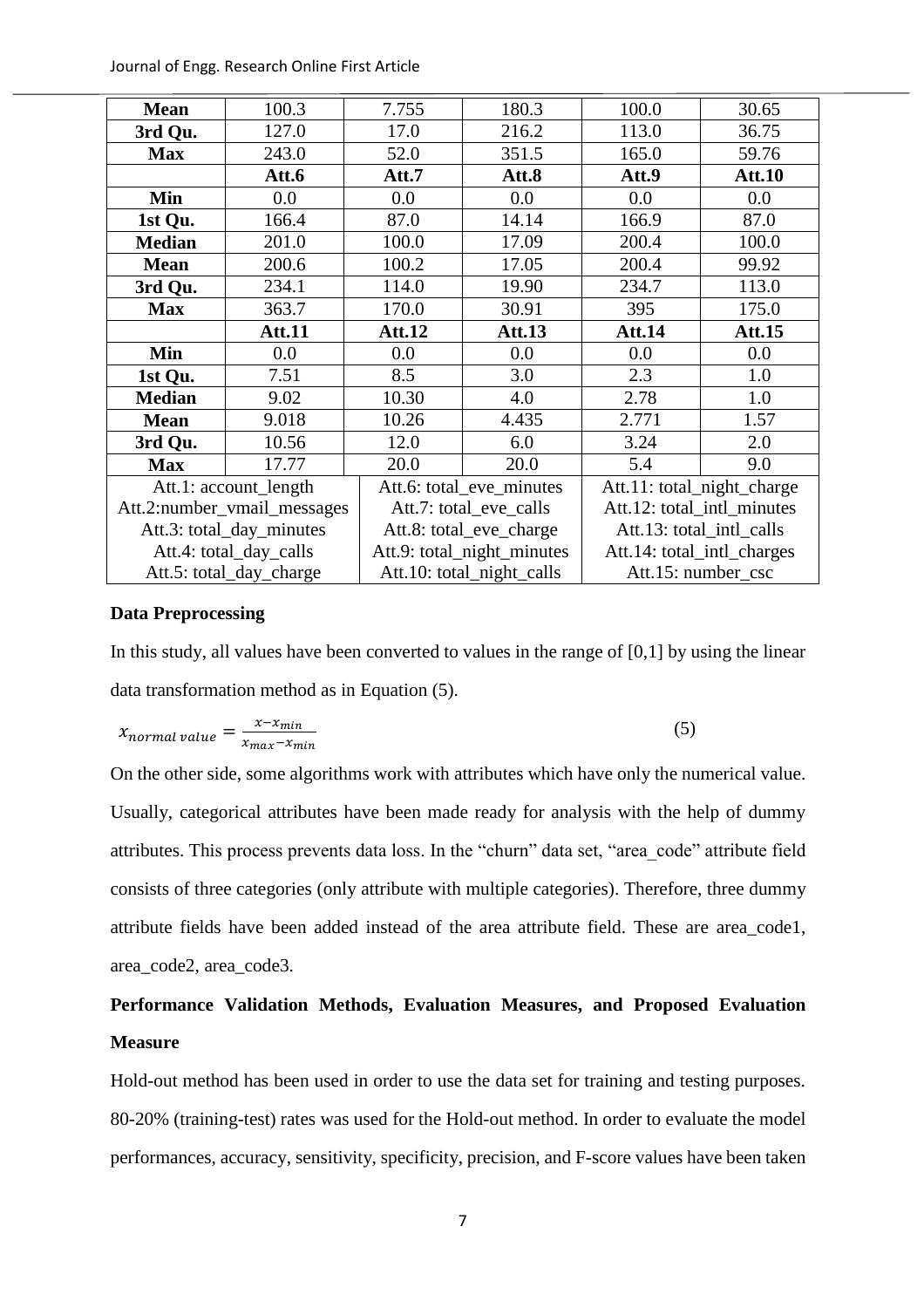<span id="page-7-0"></span>into consideration and churn customers' class label has been used as the reference value. The confusion matrix and performance evaluation measures have been given in [Table 4.](#page-7-0)

|                        |                                              |                               | <b>Actual Class</b>                |                                                         |
|------------------------|----------------------------------------------|-------------------------------|------------------------------------|---------------------------------------------------------|
|                        |                                              | <b>Positive</b>               | <b>Negative</b>                    | <b>Evaluation Measure</b>                               |
| Predicted<br>lass<br>౯ | <b>Positive</b>                              | True<br>Positive<br>(TP)      | False<br>Positive<br>(FP)          | Precision: $\frac{TP}{TP+FP}$                           |
|                        | False<br>Negative<br><b>Negative</b><br>(FN) |                               | True<br>Negative<br>$^{\prime}TN)$ | <b>Negative Prediction</b><br>Value: $\frac{TN}{FN+TN}$ |
|                        | <b>Evaluation</b><br><b>Measure</b>          | Sensitivity:<br>TР<br>$TP+FN$ | Specificity:<br>TN<br>$TN++FP$     | Accuracy:<br>$TP+TN$<br>$TP + FP + FN + TN$             |

**Table 4.** Confusion matrix and performance evaluation measures

It is important in the prediction studies, such as churn analysis, that is to identify, in particular, churn customers, rather than identifying the classes of all samples. When calculating the accuracy, the number of correctly predicted classes is checked for all instances, regardless of class. For example, 100 of the records in a data set are churn customers, 900 of them belong to non-churn customers. Consider that the class predictions of 900 records are correct in this data set and only 10 of these accurate predictions are churn. In general, this model has %90 accuracy rate but on the other side, true prediction rate of churn customers is only %10. For this reason, a modified accuracy calculation approach has been presented in this study. The equation of this accuracy measure is given below.

$$
Modified\_Accuracy = MA = \frac{TP}{TP + FN + FP}
$$
 (6)

According to this equation, customers who have no churn status and are correctly classified by the model are excluded from the accuracy rate formulization.

#### **Parameter Tuning for The Algorithms**

The prediction models and the performance values of these models have been obtained for all combinations of parameter values given in [Table 5.](#page-7-1)

<span id="page-7-1"></span>

| <b>Algorithm</b> | <b>Parameters</b> | <b>Total Number</b><br>of Models |
|------------------|-------------------|----------------------------------|
| KNN              | $k=3,5,7$         |                                  |

**Table 5.** Summary of the prediction models created in the study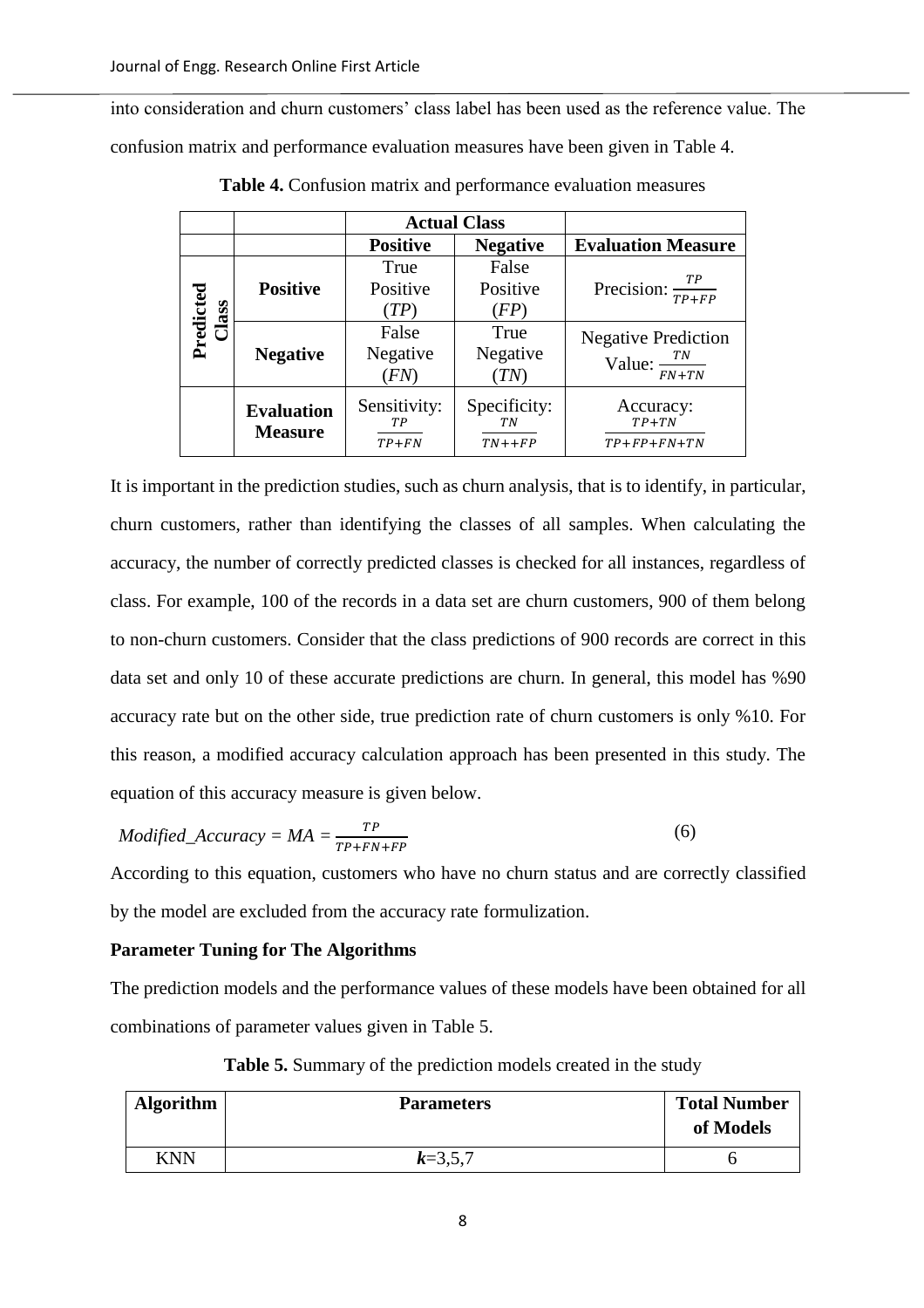| NB         |                                                          |       |
|------------|----------------------------------------------------------|-------|
| <b>SVM</b> | <b>Kernel fonc:</b> radial based, polynomial and sigmoid |       |
| <b>ELM</b> | <b>Noron number:</b> $[1,1000]$ integers                 | 80000 |
|            | Activation func:sigmoid, sin, radial basis, hard-limit,  |       |
|            | symmetric hard-limit, satlins, tan-sigmoid, triangular   |       |
|            | basis, positive linear, linear                           |       |
|            | Treshold values=0.40, 0.50, 0.60, 0.70                   |       |

## **RESULTS**

R programming language and RStudio editor have been used in the coding of all models (R Development Core Team, 2008; RStudio Team, 2016). The following R packages have been used for the study: For reading and printing data set - xlsx (Dragulescu, 2014), for data transformation - clusterSim (Walesiak & Dudek, 2017), for hold-out performance validation method- caret (Kuhn, 2016), for k-Nearest Neighbor Algorithm - class (Venables & Ripley, 2002), for Support Vector Machine - e1071 (Meyer et al., 2015), for Extreme Learning Machine - elmNN (Gosso, 2012).

<span id="page-8-0"></span>The values of the performance evaluation measurements are given in [Table 6.](#page-8-0)

| Alg.                                                                                                        | <b>Parameter</b>       | Acc.   | Sens.  | Spec.  | Prec.  | F Sc.  | MA     |
|-------------------------------------------------------------------------------------------------------------|------------------------|--------|--------|--------|--------|--------|--------|
| <b>KNN</b>                                                                                                  | $k=5$                  | 0.9090 | 0.3664 | 0.9908 | 0.8571 | 0.5134 | 0.3453 |
| NB                                                                                                          |                        | 0.8859 | 0.4113 | 0.9639 | 0.6517 | 0.5043 | 0.3372 |
| <b>SVM</b>                                                                                                  | KF: polynomial         | 0.9270 | 0.5191 | 0.9885 | 0.8718 | 0.6507 | 0.4823 |
| <b>ELM</b>                                                                                                  | NN:584, AF:sin, TV:0.5 | 0.9310 | 0.6489 | 0.9735 | 0.7870 | 0.7113 | 0.5519 |
| Acc.: Accuracy, AF: Activation function, Alg.: Algorithm, F Sc.: F-score, KF: Kernel function, MA: Modified |                        |        |        |        |        |        |        |

**Table 6.** Performance evaluation measure values

Accuracy, NN: Number of neuron, Prec.: Precision, P.V.M.: Performans validation method, Sens.: Sensitivity, Spec.:Specificity, TV:Treshold value

According to Table 6, the highest accuracy has been obtained with 93.10%, the highest Fscore with 71.13%, sensitivity with 64.89%, and modified accuracy with 55.19% has been obtained by using ELM with 584 neuron number, sinus activation function and 0.5 threshold value. These accuracy, F-score, and modified accuracy values are the best in all model performances regardless of performance validation method.

[Figure 1](#page-9-0) shows the comparative analysis of the prediction models.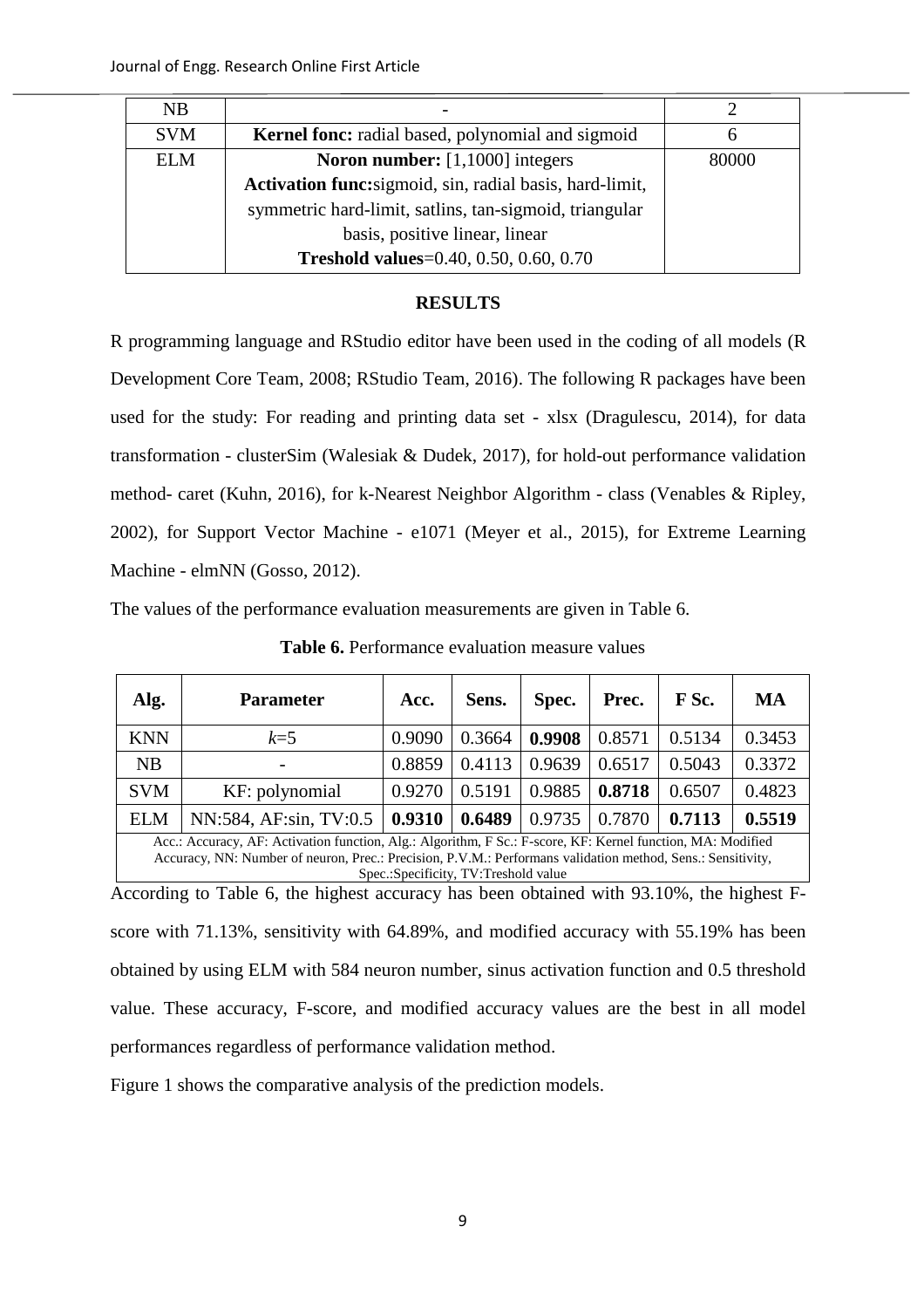

c. Modified Accuracy

<span id="page-9-0"></span>Figure 1. Performance of the models for different measures (Models are ELM, KNN, NB, SVM respectively from left to the right for each figure)

#### **DISCUSSION AND CONCLUSION**

In this study, it is aimed to develop a hybrid approach based on ELM and Grid Search for customer churn analysis which is considered as a management science problem. The parameters of producing the best solution under the conditions mentioned in the methodology has been determined. ELM's performance has been compared with the other various algorithms had an important place in the literature.

When the results were examined, the best performance according to the accuracy, F-score, and modified accuracy performance evaluation measures according to the hold-out performance validation method has been provided by the ELM among all methods. Considering the issue of unbalanced class distribution and although the churn rate is low, ELM's churn prediction performance is quietly well. According to sensitivity values, churns in all churn customers can be classified with more than 70% prediction ratio. In another respect, when the prediction measure is examined, it is seen that the customers who are classified as a churn are churn with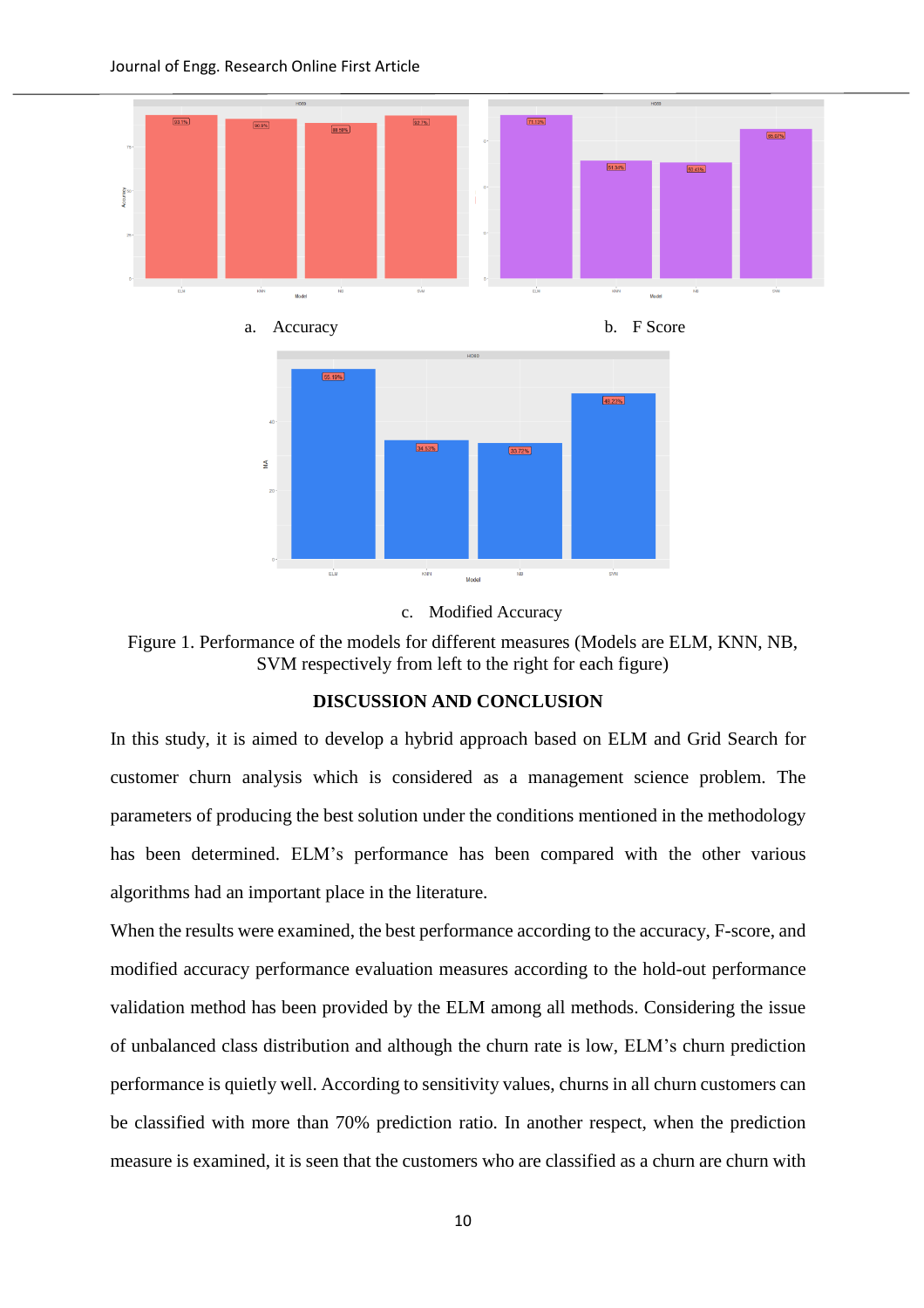more than 80% ratio in reality. Therefore, if the class distribution is balanced, it can be observed that these rates will improve further. When compared with the performance indicators obtained in the studies examined in the literature, the results obtained within the scope of the study are at a level that can compete with different models. With the developed models, Accuracy values has been obtained as approximately 85% by Jain et al. (2020), values between 75-85% by Lalwani et al. (2022), and 88-94% values by Asghar et al. (2021). In this context, when the method is examined, it can be said that the ELM is quite advantageous considering the results obtained from different models and the less personalized intervention in the parameter tuning compared to other methods.

Also modified accuracy ratio calculation approach has been presented. F score measure is a measure obtained from sensitivity and precision measurements and it provides a wider evaluation according to the accuracy value. When the results are examined, the modified accuracy value produces similar results with the F score measure at the point where the accuracy ratio and the F score measure are different. Therefore, in future studies, modified accuracy calculation can be considered instead of accuracy calculation.

The study was carried out with a data set obtained from a public database. This allows the results obtained to be tested by other researchers and compared with the studies conducted with a similar data set. The analyzes can be repeated with data set balanced with various sampling methods. At this point, the increase in the value of F score is expected.

#### **ACKNOWLEDGEMENT**

This research study was supported by Scientific Research Project Coordination Unit of Istanbul University with the project number: 49762 and title: Analytical approaches for solving in churn analysis problem. Also, we would like to thank Prof. Ş. Alp Baray (PhD) for his contribution.

#### **REFERENCES**

**Adwan, O., Faris, H., Jaradat, K., Harfoushi, O., & Ghatasheh, N. 2014.** Predicting customer churn in telecom industry using multilayer preceptron neural networks: Modeling and analysis. Life Science Journal 11(3), 75–81.

**Ahmad, A. K., Jafar, A., & Aljoumaa, K. 2019.** Customer churn prediction in telecom using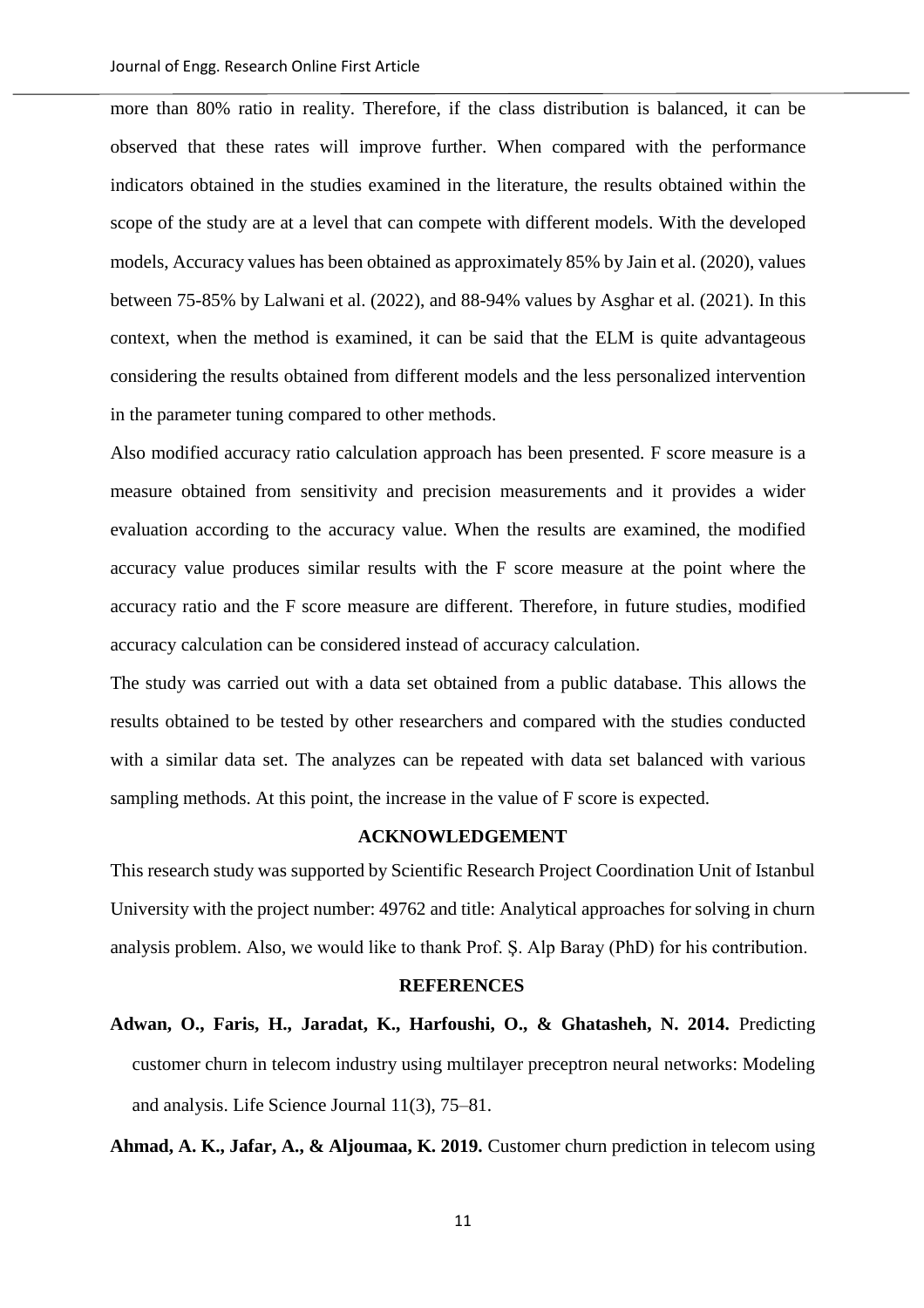machine learning in big data platform. Journal of Big Data 6(28): 1-24.

- **Al-Shboul, B., Faris, H., & Ghatasheh, N. 2015.** Initializing genetic programming using fuzzy clustering and its application in churn prediction in the telecom industry. Malaysian Journal of Computer Science 28(3): 213–20
- **Alsumaiei, A. 2021.** Short-term forecasting of monthly water consumption in hyper-arid climate using recurrent neural networks. Journal of Engineering Research 9(3B): 56-69.
- **Asghar, M. N., Chaudhry, M. U., Rehman, A. U., & Yaseen, A. 2021.** Next-wave of ecommerce: Mobile customers churn prediction using machine learning. Lahore Garrison University Research Journal of Computer Science and Information Technology 5(2): 62–72.
- **Beeharry, Y., & Tsokizep Fokone, R. 2021.** Hybrid approach using machine learning algorithms for customers' churn prediction in the telecommunications industry. Concurrency and Computation: Practice and Experience e6627.
- **Chu, B.-H., Tsai, M.-S., & Ho, C.-S. 2007.** Toward a hybrid data mining model for customer retention. Knowledge-Based Systems 20(8): 703–18.
- **Coussement, K., & De Bock, K. W. 2013.** Customer churn prediction in the online gambling industry: The beneficial effect of ensemble learning. Journal of Business Research 66(9): 1629–36.
- **Coussement, K., Lessmann, S., & Verstraeten, G. 2017.** A comparative analysis of data preparation algorithms for customer churn prediction: A case study in the telecommunication industry. Decision Support Systems 95: 27–36.
- **De Caigny, A., Coussement, K., & De Bock, K. W. 2018.** A new hybrid classification algorithm for customer churn prediction based on logistic regression and decision trees. European Journal of Operational Research 269(2): 760–72.
- **Dias, J., Godinho, P., & Torres, P. 2020.** Machine learning for customer churn prediction in retail banking. In O. Gervasi, B. Murgante, S. Misra, C. Garau, I. Blečić, D. Taniar, B. O. Apduhan, A. M. A. C. Rocha, E. Tarantino, C. M. Torre, & Y. Karaca (Eds.), Computational Science and Its Applications. 576–589. Springer International Publishing.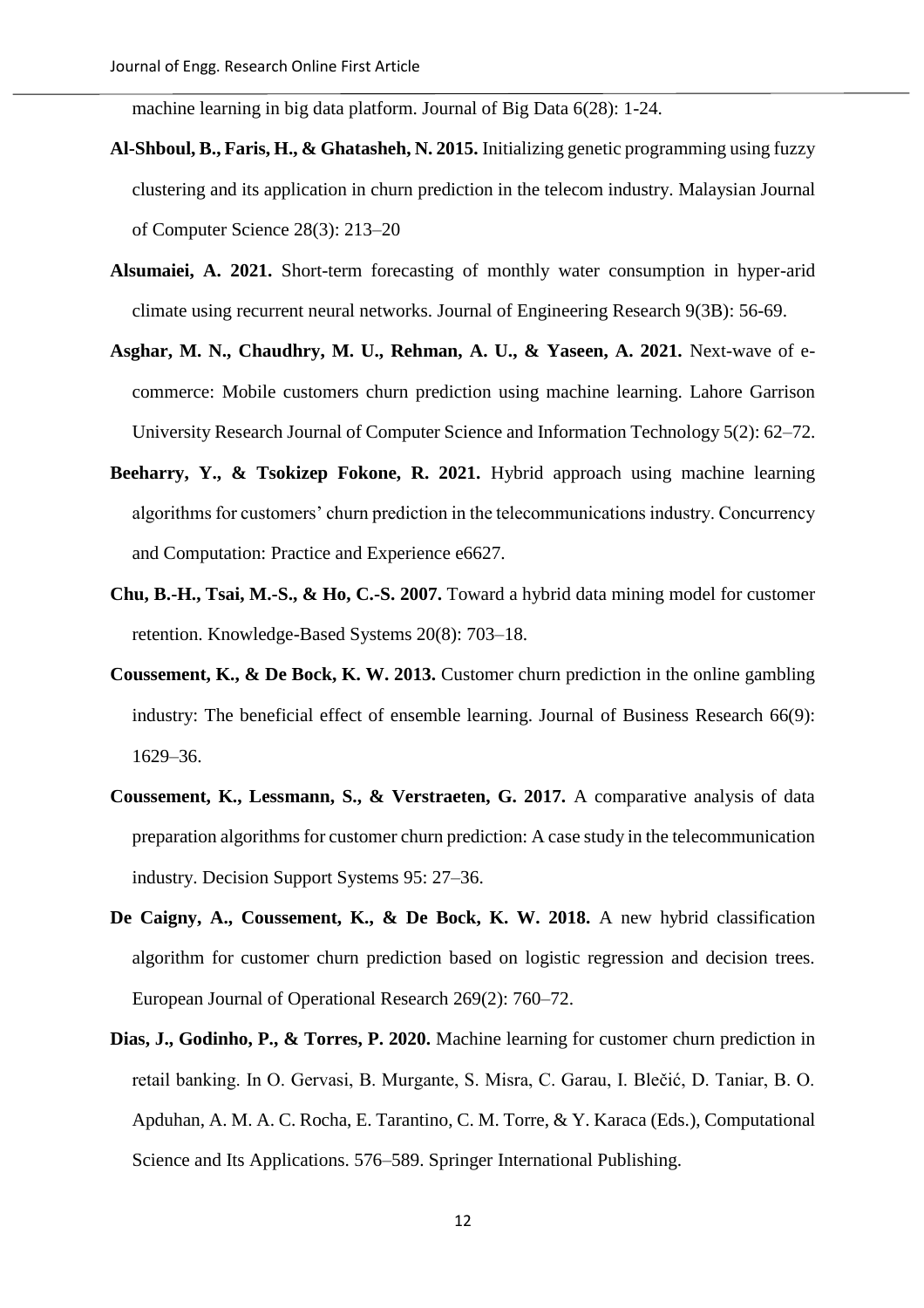- **Dolatabadi, S. H., & Keynia, F. 2017.** Designing of customer and employee churn prediction model based on data mining method and neural predictor. 2nd International Conference on Computer and Communication Systems (ICCCS), Poland.
- **Dragulescu, A. A. 2014.** xlsx: Read, write, format Excel 2007 and Excel 97/2000/XP/2003 files (R package version 0.5.7) [Computer software]. https://CRAN.Rproject.org/package=xlsx
- **Elgeldawi, E., Sayed, A., Galal, A. R., & Zaki, A. M**. **2021.** Hyperparameter tuning for machine learning algorithms used for arabic sentiment analysis. Informatics 8(4): 79.
- **Gajowniczek, K., Orłowski, A., & Ząbkowski, T. 2016.** Entropy based trees to support decision making for customer churn management. Acta Physica Polonica A 129: 971–79.
- **Gosso, A. 2012.** ElmNN: Implementation of ELM (Extreme Learning Machine) algorithm for SLFN (Single Hidden Layer Feedforward Neural Networks) (R package version 1.0) [Computer software]. https://CRAN.R-project.org/package=elmNN
- **Huang, G. B., Zhu, Q.-Y., & Siew, C.-K. 2004.** Extreme learning machine: A new learning scheme of feedforward neural networks. IEEE International Joint Conference on Neural Networks (IEEE Cat. No.04CH37541), Hungary.
- Hudaib, A., Dannoun, R., Harfoushi, O., Obiedat, R., & Faris, H. 2015. Hybrid data mining models for predicting customer churn. International Journal of Communications, Network and System Sciences 08(05): 91-96
- **Hung, S.-Y., Yen, D. C., & Wang, H.-Y. 2006.** Applying data mining to telecom churn management. Expert Systems with Applications 31(3): 515–524.
- **Jain, H., Khunteta, A., & Srivastava, S. 2020.** Churn prediction in telecommunication using Logistic Regression and Logit Boost. Procedia Computer Science 167: 101–112.
- Jain, H., Yadav, G., & Manoov, R. 2021. Churn prediction and retention in banking, telecom and IT sectors using machine learning techniques. In S. Patnaik, X.-S. Yang, & I. K. Sethi (Eds.), Advances in Machine Learning and Computational Intelligence (pp. 137–156). Springer.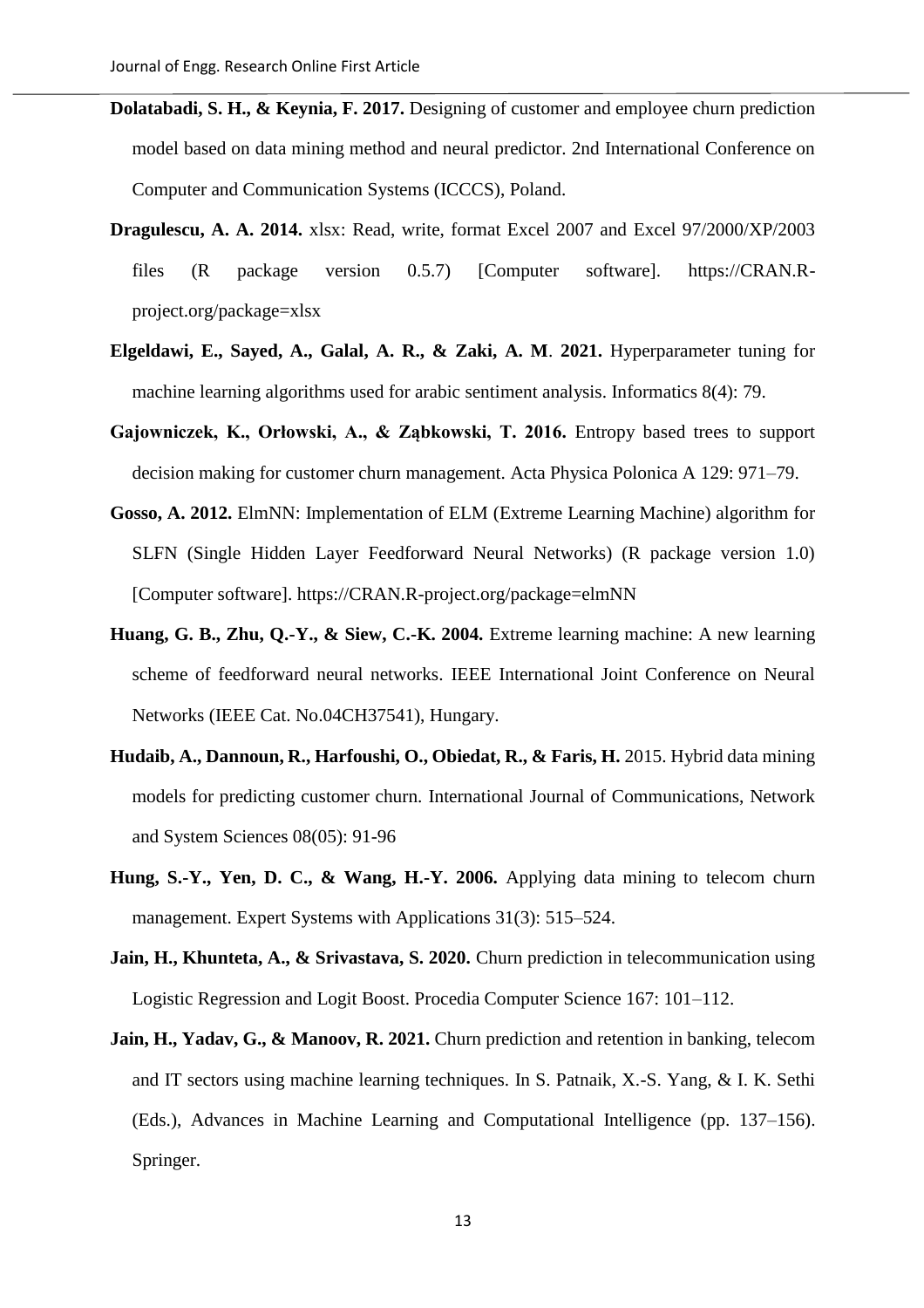- **Kaur, M., Singh, D. K., & Sharma, D. N. 2013.** Data mining as a tool to predict the churn behaviour among indian bank customers. International Journal on Recent and Innovation Trends in Computing and Communication 1(9): 720-725.
- **Kim, K., Jun, C.-H., & Lee, J. 2014.** Improved churn prediction in telecommunication industry by analyzing a large network. Expert Systems with Applications 41(15): 6575–84.
- **Kuhn, M. 2016.** caret: Classification and regression training (R package version 6.0-73) [Computer software]. https://CRAN.R-project.org/package=caret
- Lalwani, P., Mishra, M. K., Chadha, J. S., & Sethi, P. 2022. Customer churn prediction system: A machine learning approach. Computing 104: 271-94.
- **Meyer, D., Dimitriadou, E., Hornik, K., Weingessel, A., & Leisch, F. 2015.** e1071: Misc Functions of the Department of Statistics, Probability Theory Group (R package version 1.6- 7) [Computer software]. https://CRAN.R-project.org/package=e1071
- **Munir, A., Khattak, A., Imran, K., Ulasyar, A., Haq, A. U., Khan, A., & Ullah, N. 2022**. Artificial neural network based simplified one day ahead forecasting of solar photovoltaic power generation. Journal of Engineering Research 10(1A): 175–189.
- **Nwaogu, V. C., & Dimililer, K. 2021.** Customer churn prediction for business intelligence using machine learning. 3rd International Congress on Human-Computer Interaction, Optimization and Robotic Applications (HORA), Turkey.
- **R Development Core Team. 2008.** R: A language and environment for statistical computing. R Foundation for Statistical Computing. http://www.R-project.org
- **RStudio Team. (2016).** RStudio: Integrated Development for R, RStudio, Inc. http://www.rstudio.com
- **Schratz, P., Muenchow, J., Iturritxa, E., Richter, J., & Brenning, A. 2019.** Performance evaluation and hyperparameter tuning of statistical and machine-learning models using spatial data. Ecological Modelling 406: 109–120.
- **Shankar, K., Zhang, Y., Liu, Y., Wu, L., & Chen, C.H. 2020.** Hyperparameter tuning deep learning for diabetic retinopathy fundus image classification. IEEE Access 8: 118164–73.